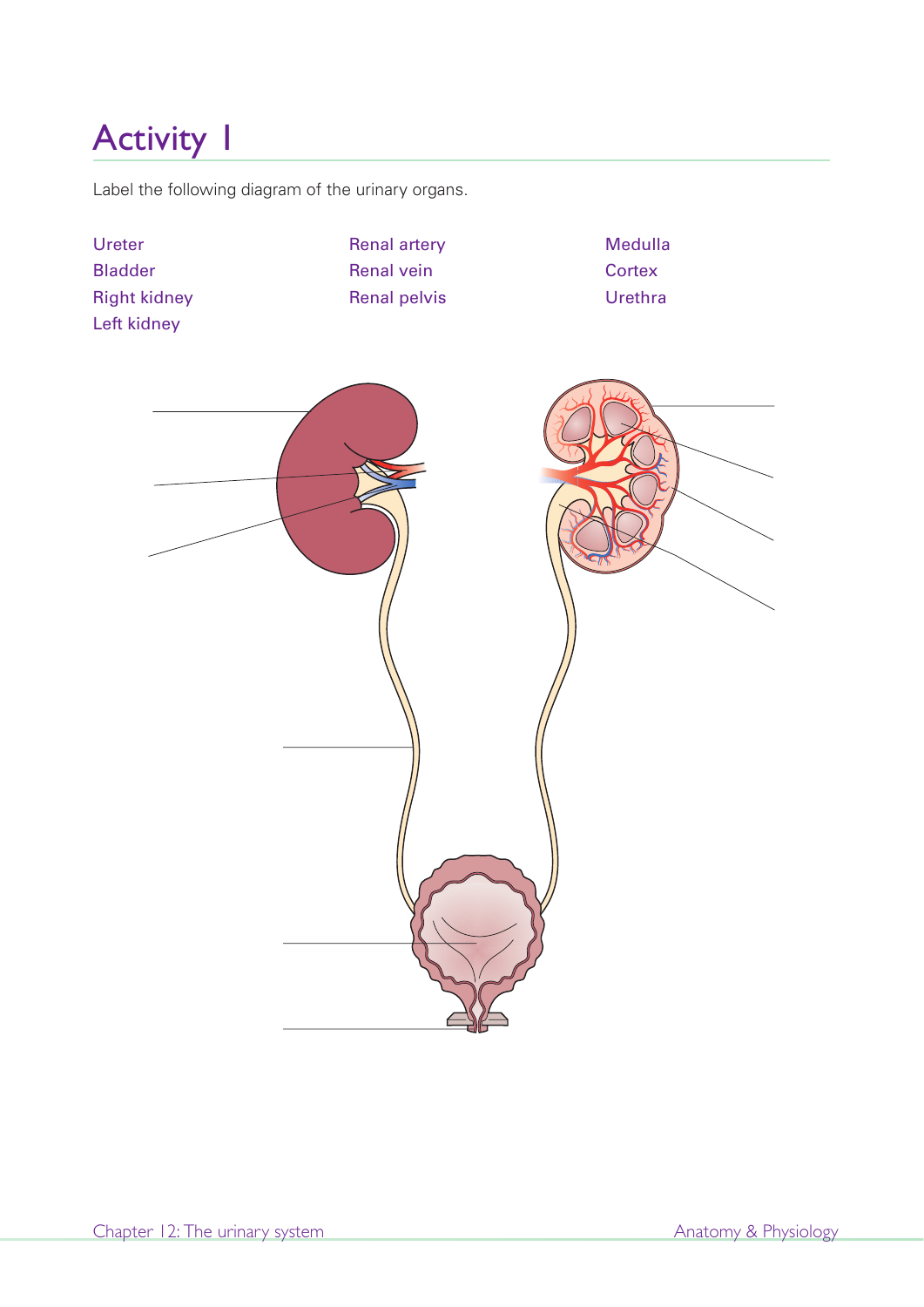Complete the crossword.



#### **Across**

- 3. concentrated filtrate from kidneys
- 5. part of kidney containing renal pyramids
- 7. tiny blood filtration units inside kidney
- 8. canal extending from neck of bladder to exterior
- 9. urine contains approximately 96% of this
- 10. blood to be processed enters the kidney via this blood vessel (5, 6)
- 11. tissue supporting kidneys

#### **Down**

- 1. inability to control urine voluntarily
- 2. medial border of kidney
- 4. stores urine
- 6. funnel-shaped structure where urine is collected (5, 6)
- 8. transports urine from kidney to bladder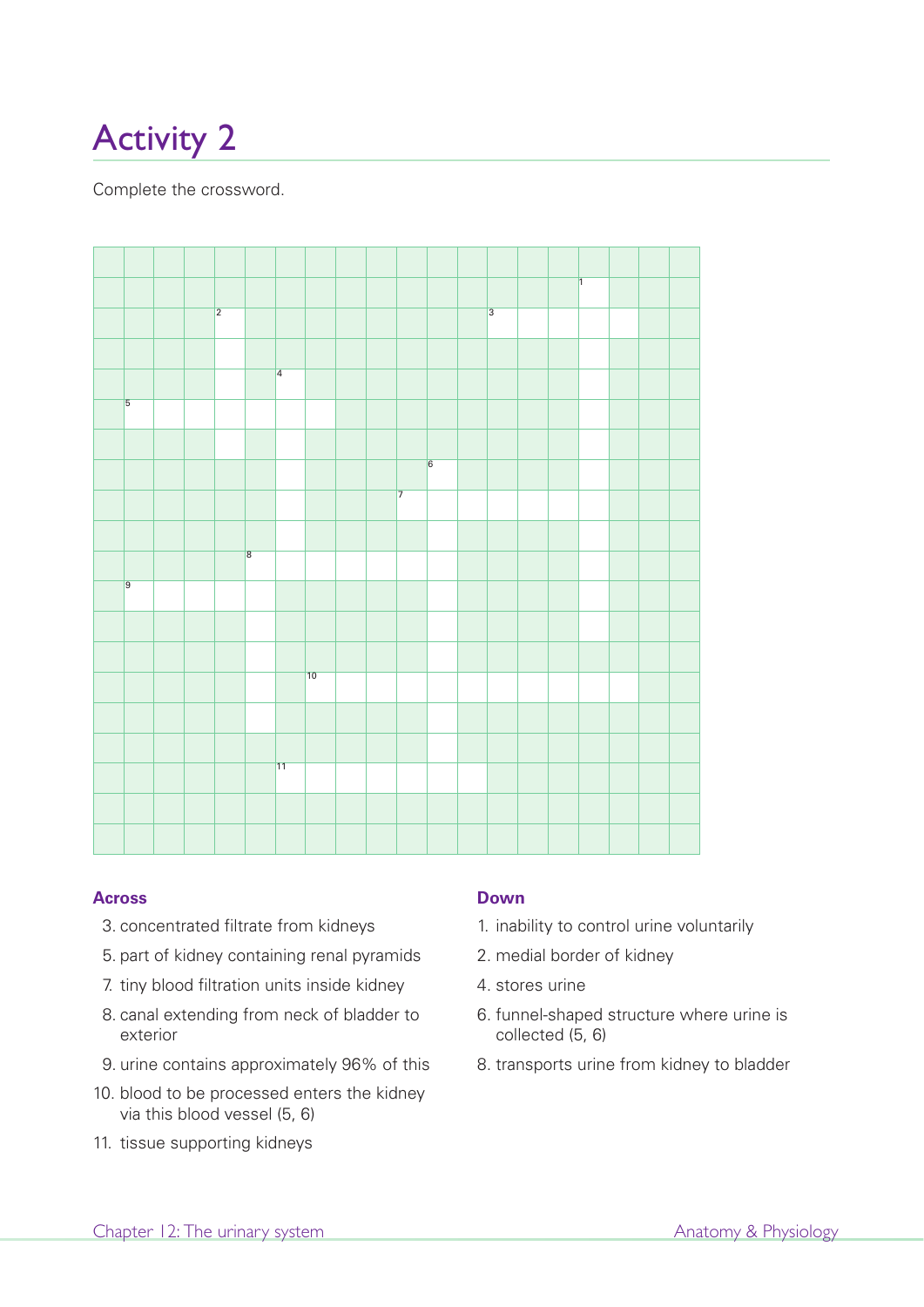Put the following into the correct order by which processed blood is passed through the kidney from filtration to selective reabsorption and collection.

Bowman's capsule Collecting duct Distal convoluted tubules Glomerulus

Loop of Henle Medulla Proximal convoluted tubules

Renal pelvis Ureter

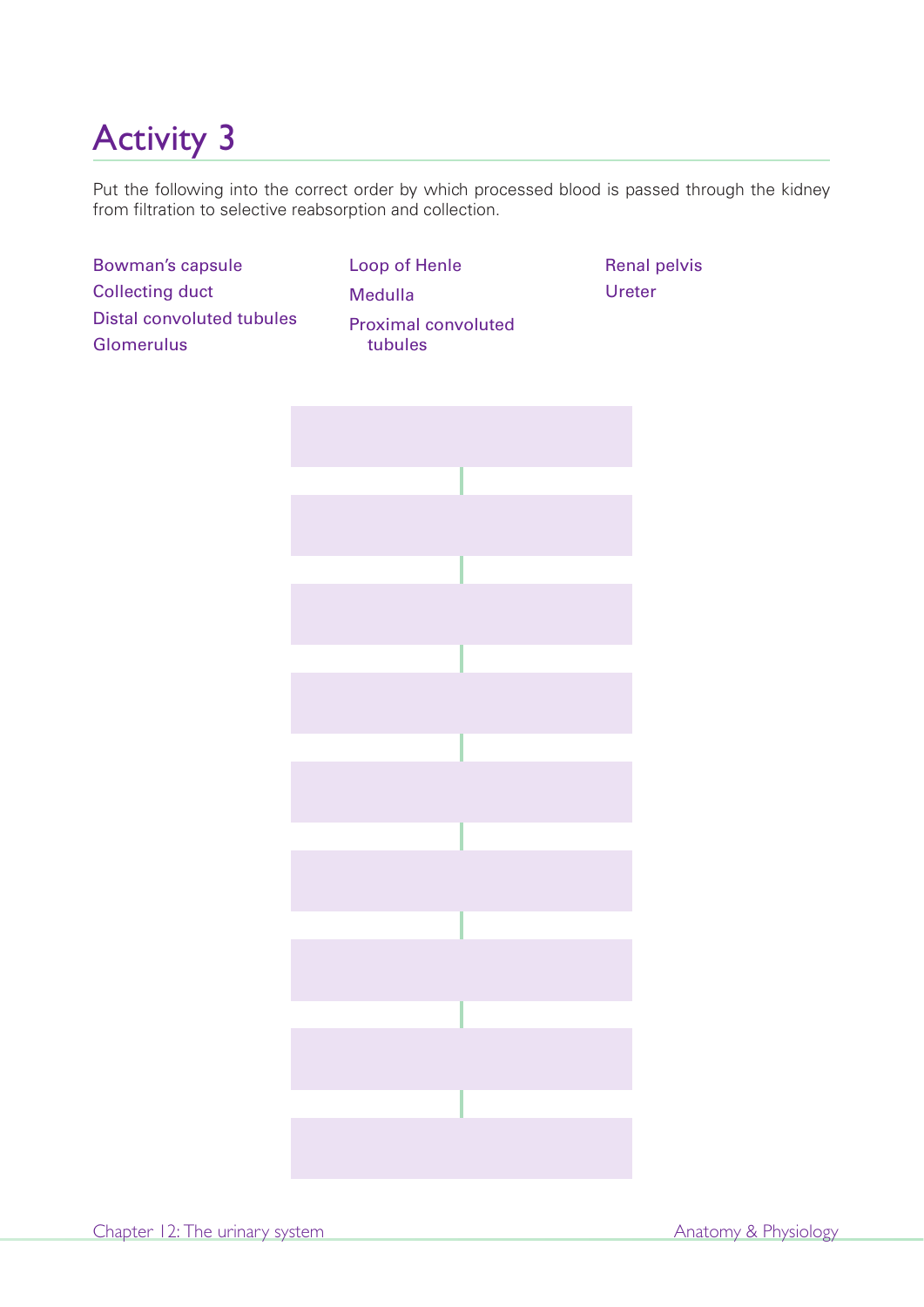Match the key words to the definitions in the box.

| Antidiuretic hormone | Detrusor        | <b>Pelvis</b>      |
|----------------------|-----------------|--------------------|
| <b>Micturition</b>   | <b>Hilus</b>    | <b>Renal veins</b> |
| <b>Urethra</b>       | <b>Cystitis</b> |                    |
| Bowman's capsule     | <b>Medulla</b>  |                    |

| <b>Key words</b> | <b>Definitions</b>                                                                |
|------------------|-----------------------------------------------------------------------------------|
|                  | Large cavity in centre of kidney that collects urine and<br>drains it into ureter |
|                  | Physiological process of urination                                                |
|                  | Region of kidney containing renal pyramids                                        |
|                  | Part of nephron encasing the glomerulus                                           |
|                  | Vessels draining filtered blood away from kidneys                                 |
|                  | Area of kidney where renal blood vessels leave and enter<br>kidney                |
|                  | Inflammation of the bladder usually caused by infection<br>of bladder             |
|                  | Controls amount of water reabsorbed from kidney<br>tubules into blood             |
|                  | Exit pathway for urine                                                            |
|                  | Muscle in wall of bladder that is voluntarily relaxed to<br>allow micturition     |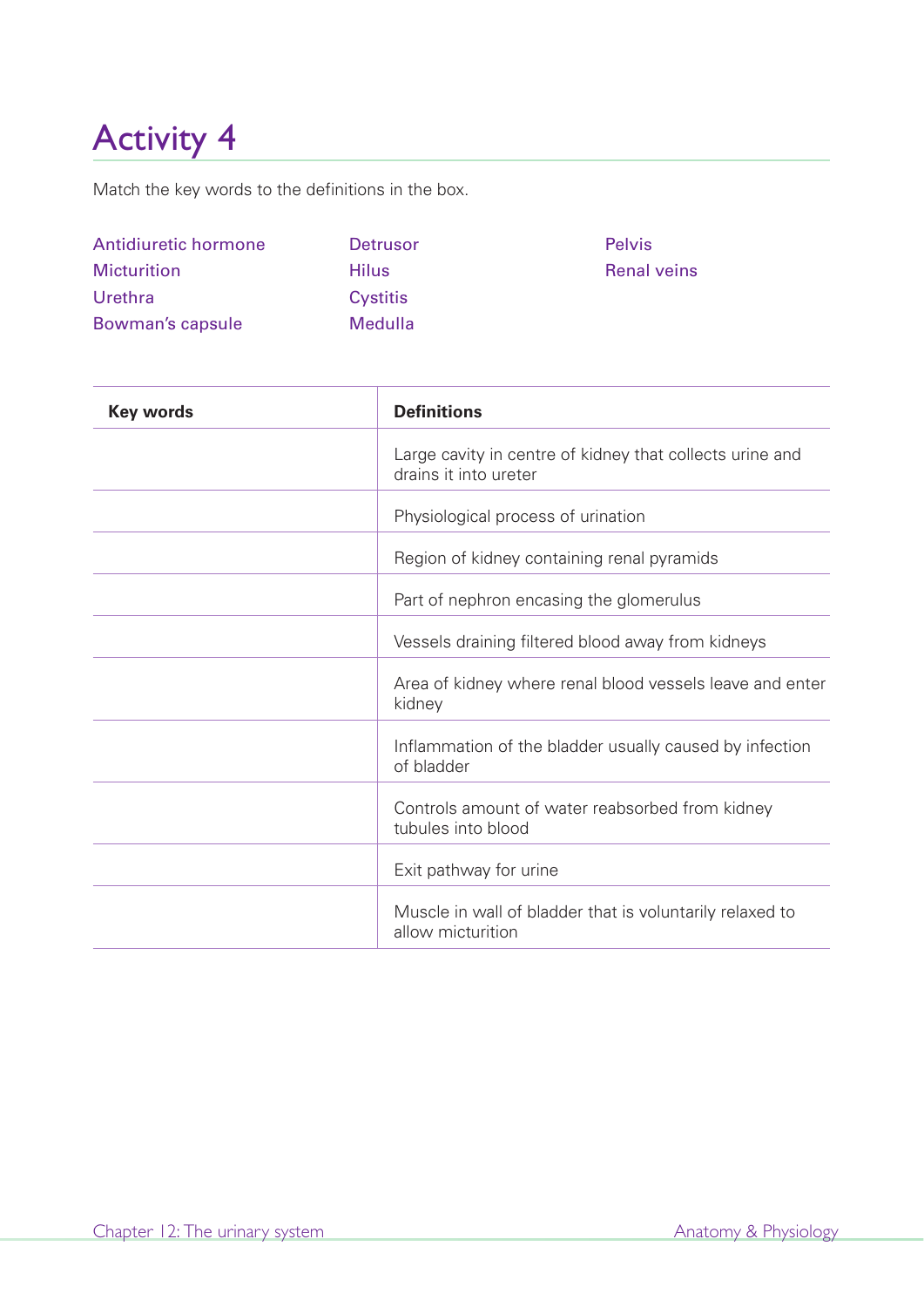Complete the following by filling in the blanks with the words listed below.

| capsule<br>adipose<br>cortex<br>filtered                                                                                                                                                         | medulla<br>pyramids<br>reabsorbed | pelvis<br>urine<br>ureter                                                                                                                                                                                 | hilus<br>filtration<br>nephrons |  |  |
|--------------------------------------------------------------------------------------------------------------------------------------------------------------------------------------------------|-----------------------------------|-----------------------------------------------------------------------------------------------------------------------------------------------------------------------------------------------------------|---------------------------------|--|--|
| A<br>__________________________tissue.                                                                                                                                                           |                                   | kidney has an outer fibrous renal ______________________ and is supported by                                                                                                                              |                                 |  |  |
| It has two main parts: the outer _____________________, which is reddish-brown, and is the part<br>paler in colour and is made up of conical-shaped sections called renal _____________________. |                                   |                                                                                                                                                                                                           |                                 |  |  |
| This is the area where some materials are selectively ____________________ into the<br>bloodstream.                                                                                              |                                   |                                                                                                                                                                                                           |                                 |  |  |
|                                                                                                                                                                                                  |                                   | There is a large area in the centre of the kidney called the renal ____________________, which is a<br>funnel-shaped cavity that collects __________ from the renal pyramids in the medulla and drains it |                                 |  |  |
| The medial border of the kidney is called the ____________________, and is the area where the<br>renal blood vessels leave and enter the kidney.                                                 |                                   |                                                                                                                                                                                                           |                                 |  |  |
| The<br>the cup-shaped renal pelvis.                                                                                                                                                              |                                   | cortex and the medulla contain tiny blood _________________________ units called<br>_____________________, which extend from the renal capsule through the cortex and medulla to                          |                                 |  |  |